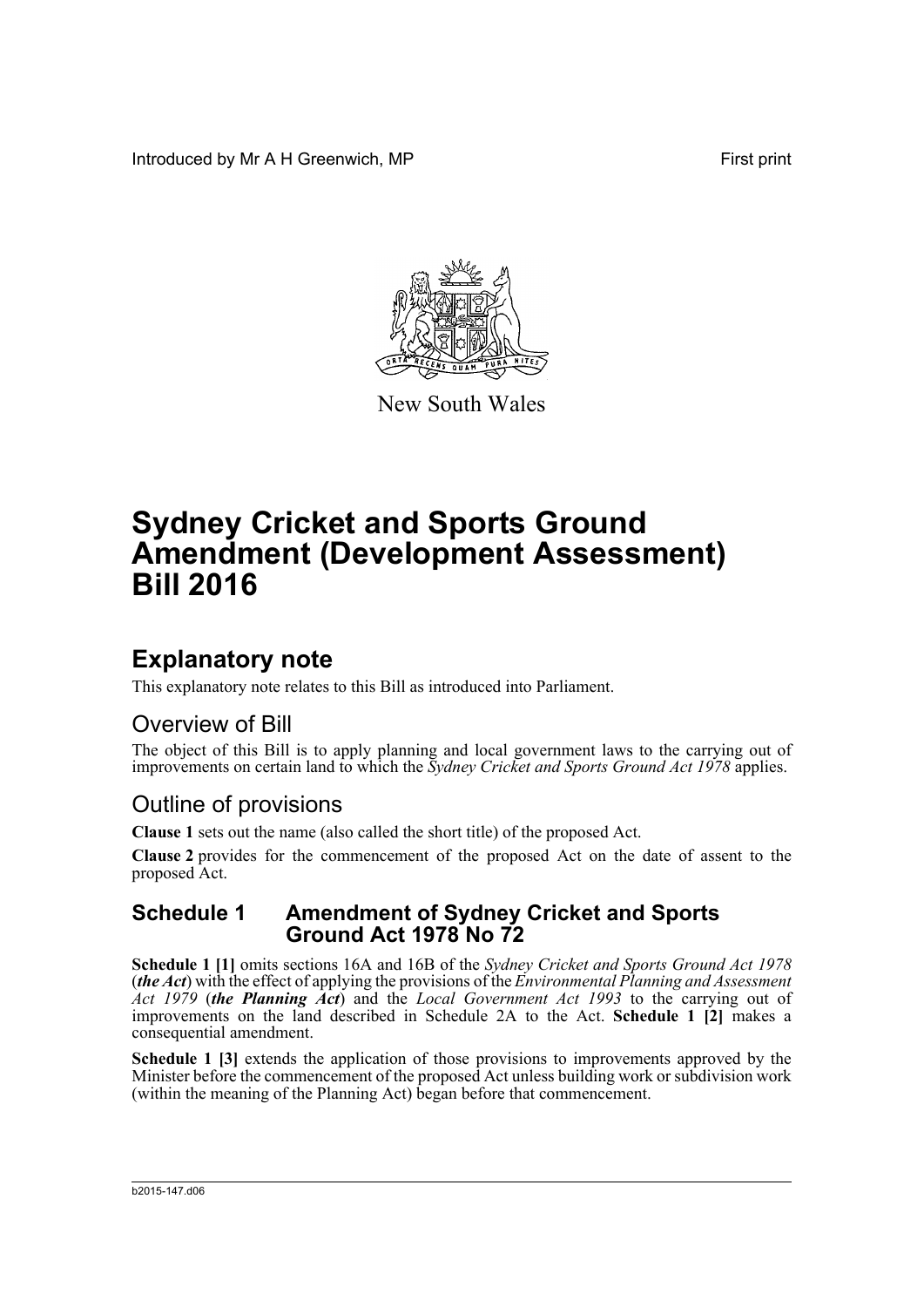Introduced by Mr A H Greenwich, MP First print



New South Wales

# **Sydney Cricket and Sports Ground Amendment (Development Assessment) Bill 2016**

## **Contents**

|            |                                                              | Page |
|------------|--------------------------------------------------------------|------|
|            | Name of Act                                                  |      |
|            | 2 Commencement                                               |      |
| Schedule 1 | Amendment of Sydney Cricket and Sports Ground Act 1978 No 72 | - 3  |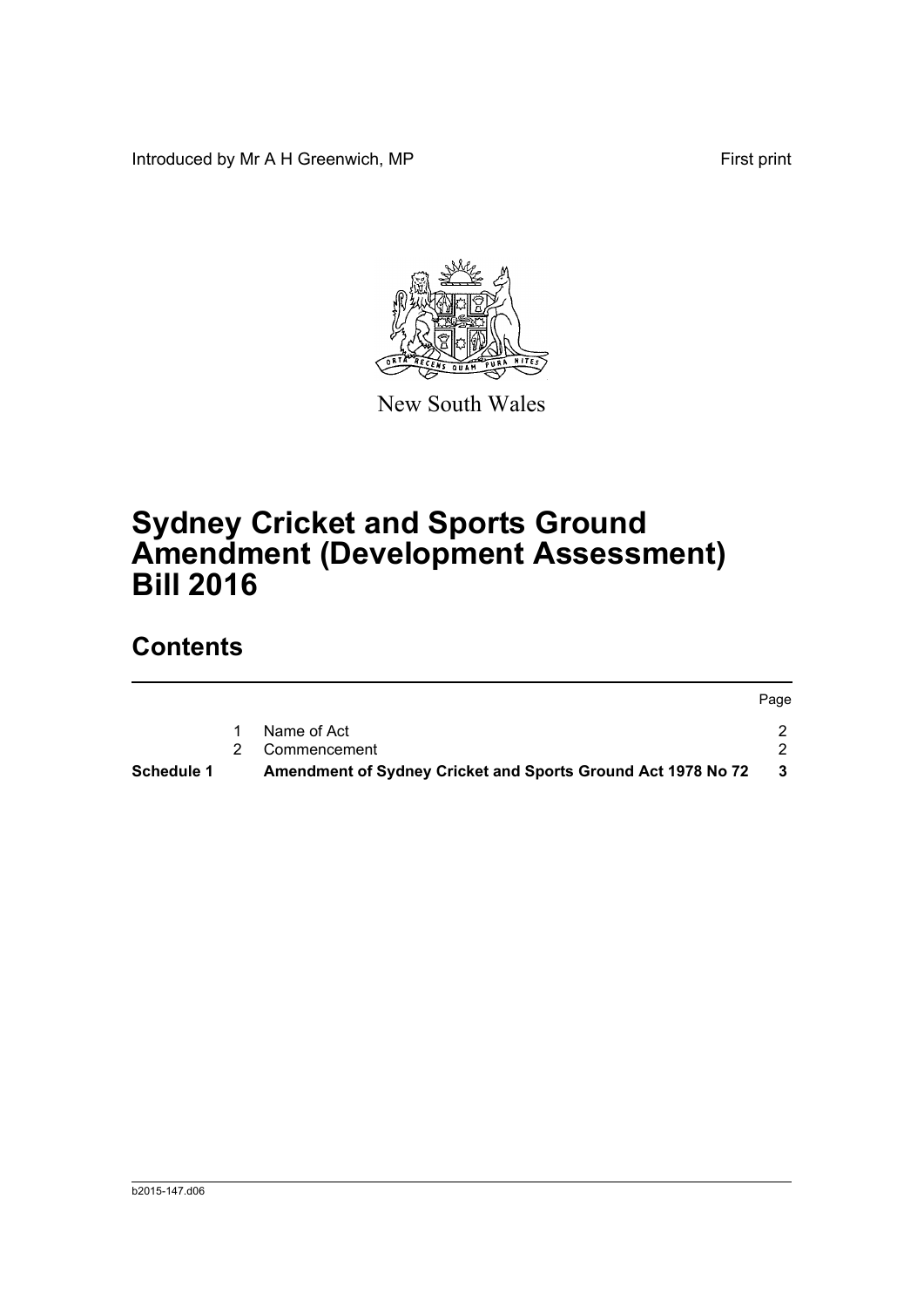

New South Wales

## **Sydney Cricket and Sports Ground Amendment (Development Assessment) Bill 2016**

No , 2016

#### **A Bill for**

An Act to amend the *Sydney Cricket and Sports Ground Act 1978* to apply planning and local government laws to the carrying out of improvements on certain land to which that Act applies.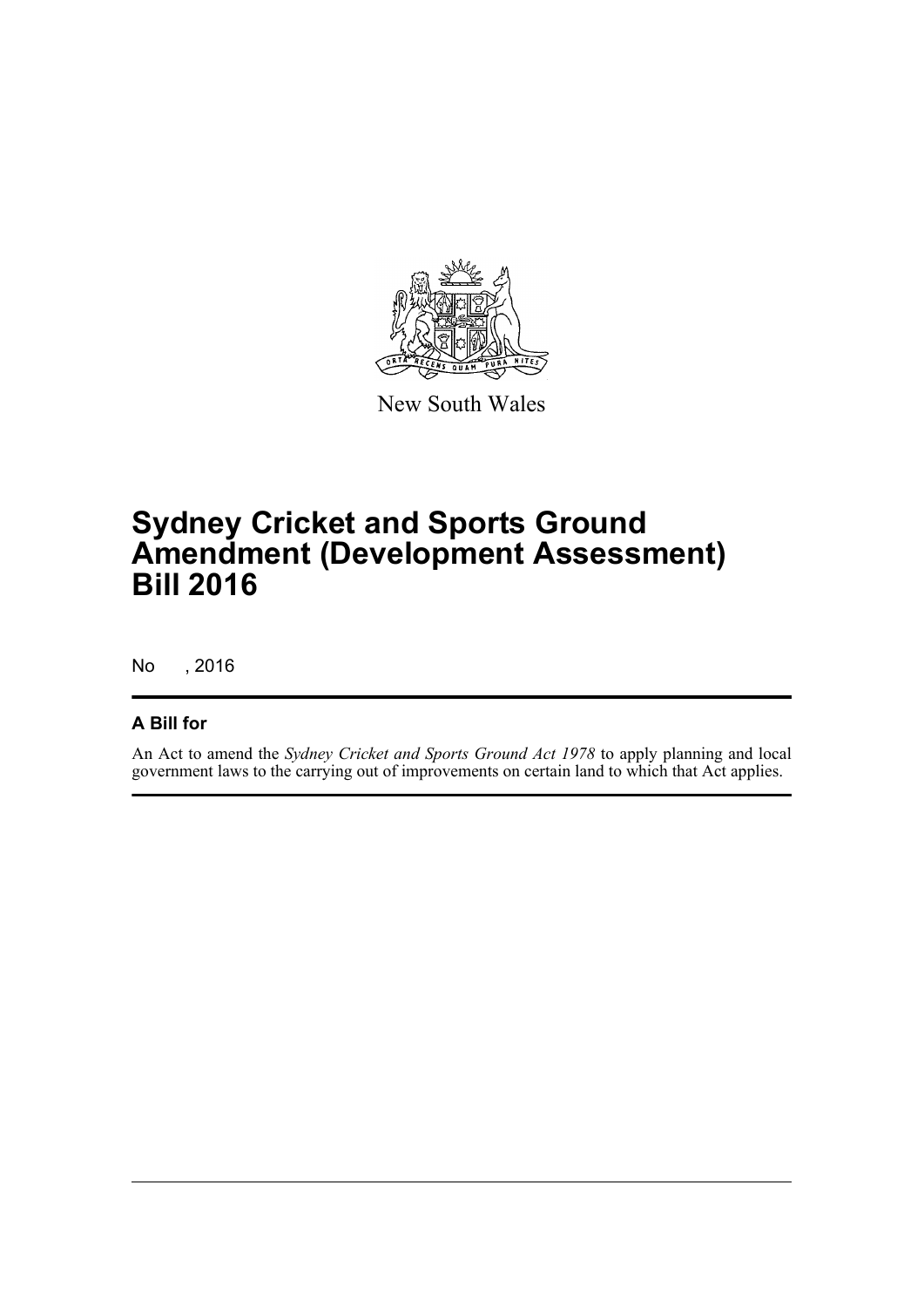Sydney Cricket and Sports Ground Amendment (Development Assessment) Bill 2016 [NSW]

<span id="page-3-1"></span><span id="page-3-0"></span>

| The Legislature of New South Wales enacts:                                                       |        |
|--------------------------------------------------------------------------------------------------|--------|
| Name of Act                                                                                      | 2      |
| This Act is the Sydney Cricket and Sports Ground Amendment (Development<br>Assessment) Act 2016. | 3<br>4 |
| Commencement                                                                                     |        |
| This Act commences on the date of assent to this Act.                                            | 6      |
|                                                                                                  |        |